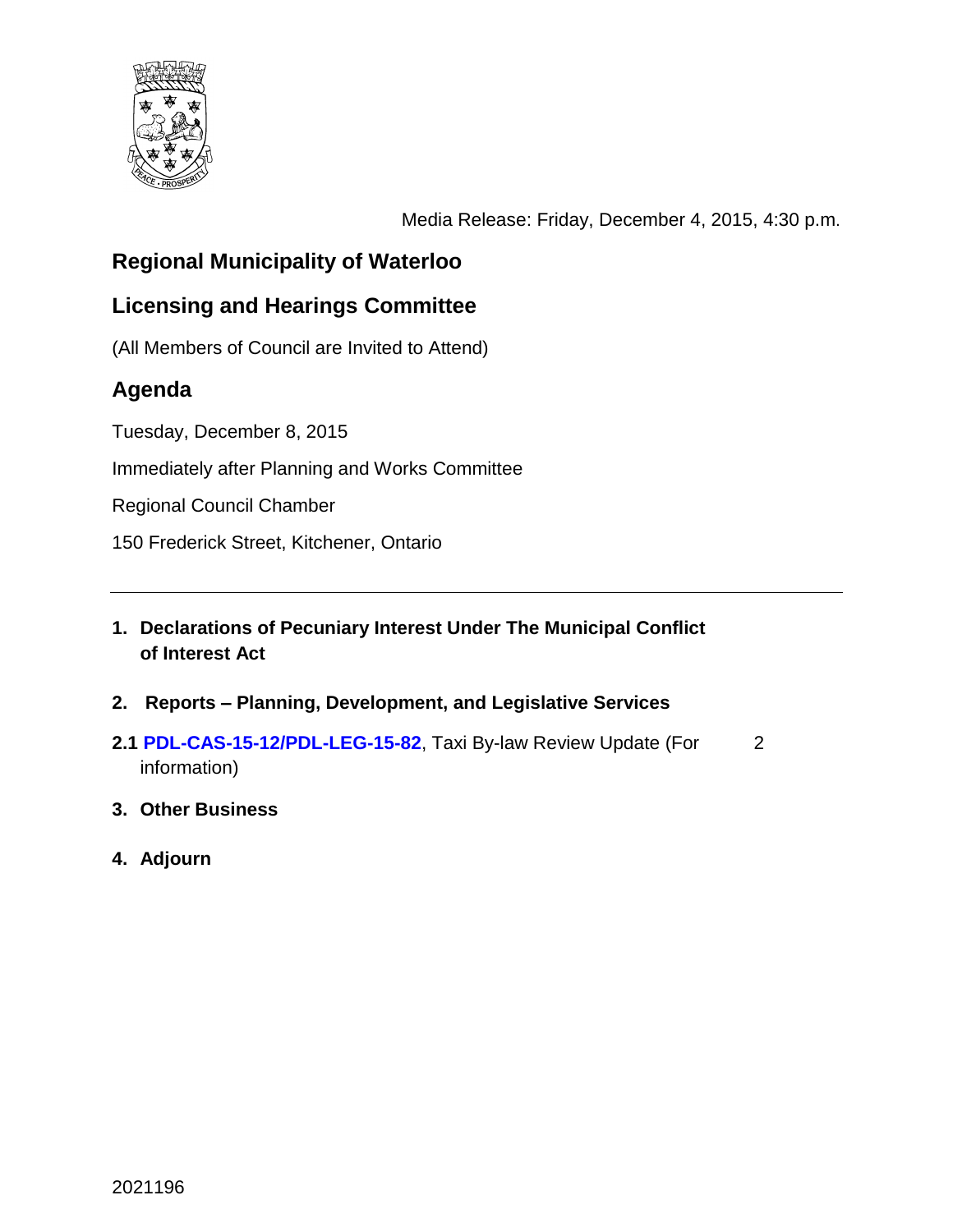<span id="page-1-0"></span>

**Report:** PDL-CAS-15-12/PDL-LEG-15-82

## **Region of Waterloo**

# **Planning Development and Legislative Services**

## **Council & Administration Services**

## **Legal Services**

**To:** Chair Jane Mitchell and Members of the Licensing and Hearings Committee

**Date:** December 8, 2015 **File Code:** C13-30

#### **Subject: Taxi By-law Review Update**

#### **Recommendation:**

For information.

#### **Summary:**

The purpose of this report is to provide an update on the Taxi By-law review. The bylaw review process is taking longer than originally anticipated due to a number of factors including; the review of the material collected under the Region's phase 1 consultation process, the introduction of Provincial legislation, the evolution of by-laws in other jurisdictions that may assist us in the development of our by-law, and the review of recently released important information papers such as the KPMG report prepared for Ottawa and the Federal Competition Bureau White Paper. Staff is currently considering various options for the continuation of the by-law review process. Staff will continue to move this initiative forward with the development of a report, and draft by-law for release as outlined in Option 1 in this report. The anticipated release of the report will be January/February of 2016.

### **Report:**

#### **1.0 Background**

In August 2015, a proposed by-law was brought forward to the Region's Licensing and Hearings Committee and the public consultation process commenced. The intent of the draft by-law was; to license all vehicles for hire, regulate the full industry to ensure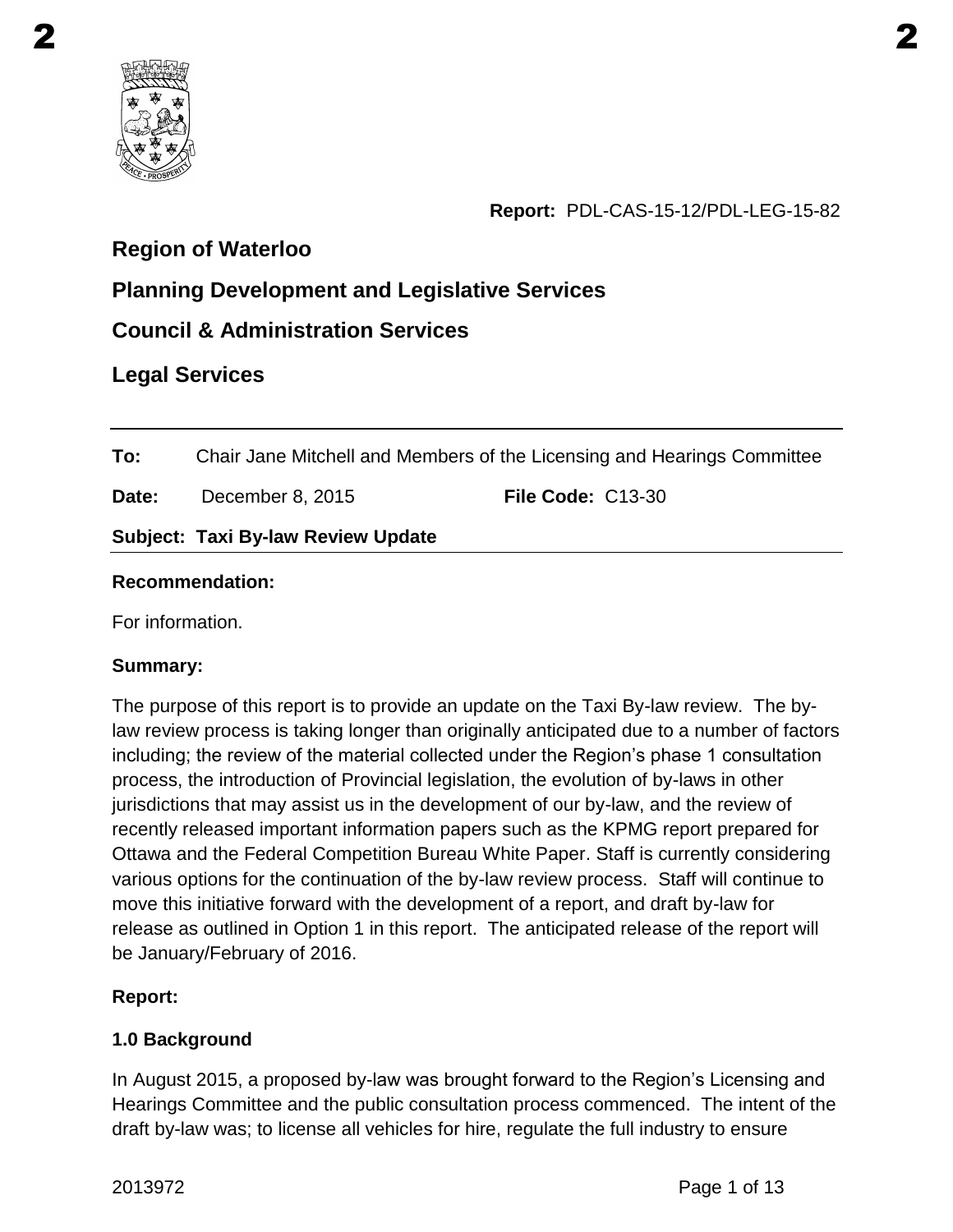consumer protection and passenger safety, resolve issues related accessibility and develop appropriate regulations for the industry. Public consultation focused on taxi licence limits, different classes of taxi, fares and tariffs, market competition, defining

Below is the chronology of events for the by-law review.

• In the September of 2014, staff prepared a report for the Licensing and Hearings Committee advising of the need to review the taxi by-law. This report follows on the recent media interest in the charges of sexual assault in taxis.

good driving and safe vehicles, and understanding the role of the Region as a regulator.

- Later in the fall of 2014, Regional staff begins hearing about Uber and their launch in municipalities such as Toronto and Ottawa. In early 2015, staff learns that Uber may be coming to the Region of Waterloo. Uber Canada makes a delegation to Council/Committee on March 4, 2015.
- In April 2015, a report is forwarded to the Licensing and Hearings Committee outlining the steps for the taxi by-law review.
- July 2015, Uber announces its launch in Waterloo Region.
- August 2015, report forwarded to Licensing and Hearings Committee releasing the draft taxi by-law and phase 1 of the public consultation. Phase 1 consultation is to be completed by October 2, 2015. Some consultation continues beyond this time frame as various groups finalize their responses.
- September 2014 City of Edmonton releases a by-law similar to the Region of Waterloo.
- Late October 2015, public consultation is forwarded to consultant for independent 3<sup>rd</sup> party review.
- $\bullet$  Bill 131, a private members bill is introduced and moves quickly to  $2^{nd}$  reading and Committees for review.
- Fall of 2015, Toronto and Ottawa continue discussions about their taxi by-laws. KPMG releases a report in Ottawa recommending various options for consideration including a recommendation about Transportation Network Companies. Several staff reports come forward from the City of Toronto.
- November 26, 2015, Competition Bureau calls on regulators to modernize taxi industry regulations. The White paper recommends regulatory overhaul to enhance competition and choice, and lower prices for consumers.
- Region of Waterloo announces a slow of the by-law review process based on the changing landscape and the need to more fully understand the recent announcements.

### **2.0 Public Consultation – Phase 1**

The Phase 1 consultation officially began with the release of report PDL-CAS-15-08 in August 2015. Feedback was officially collected until October 2, 2015. The consultation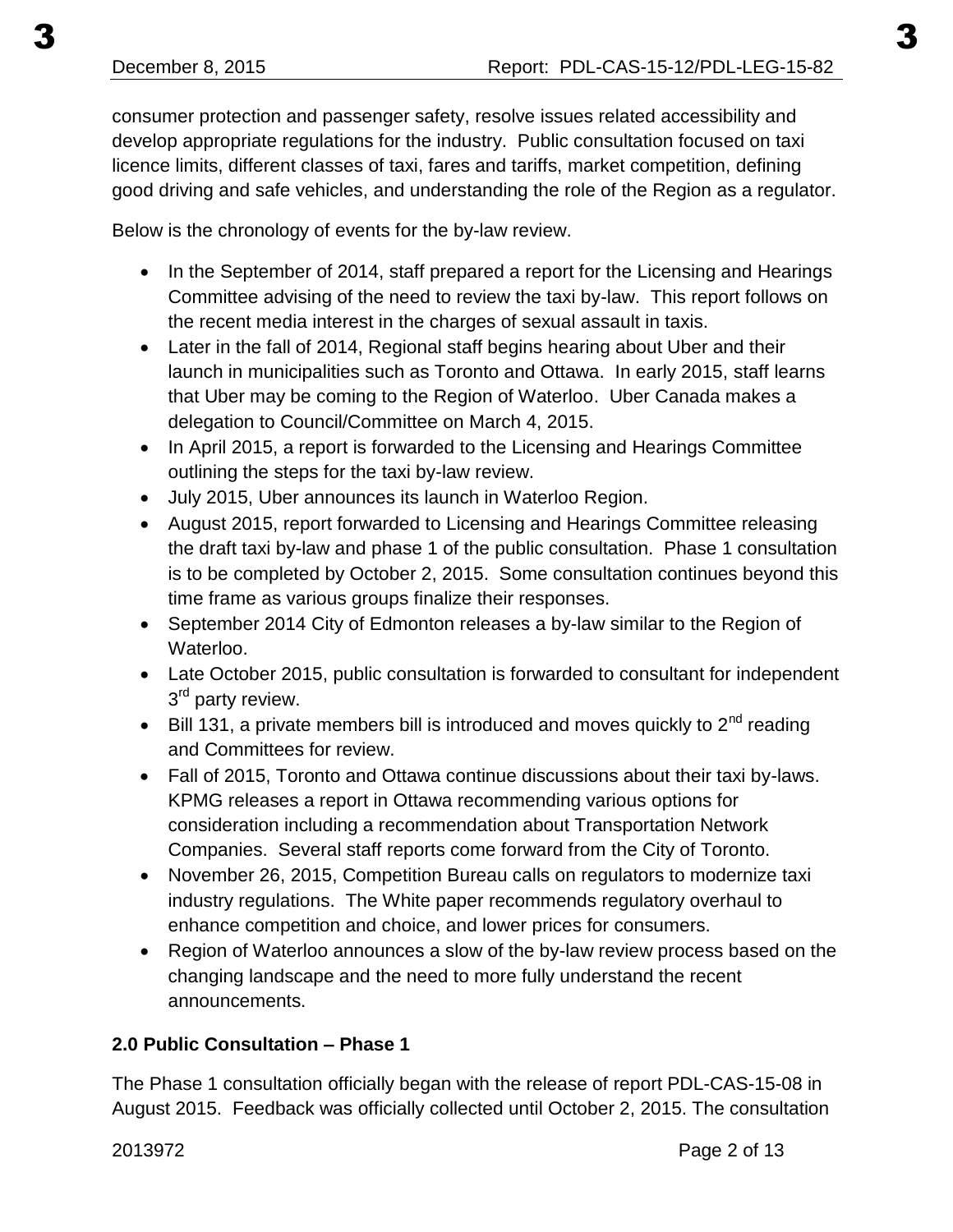process was designed to draw relevant public and stakeholder opinion and comment and was not designed to capture specific, statistically measurable information. Staff retained a consultant to review the information received and collected and provide an overview of the information received.

The strategies for the informal public consultation included:

- 1. Posting the draft by-law on the Region of Waterloo website;
- 2. An open invitation to the public to submit comments or questions about the bylaw to the Regional Clerk's Office by email or post;
- 3. Multiple consultations with stakeholders;
- 4. An online public input survey (also available in paper format); and
- 5. An online public discussion guide (also available in paper format).

## **2.1 Public Input Survey**

There were 570 responses collected from the Taxi By-Law Revision Input Survey, 295 (52%) were complete and 275 (48%) were incomplete. This survey was open to any member of the public, without specific response targeting or quota sampling involved.

The following information provides a high level overview of the responses to the questions in the survey:

- Satisfaction ratings for the current system of regulating and licensing the taxi industry are reasonably positive, with a mean of 3.42 on a 5-point scale.
- The most frequently cited limitation of the current system of regulating and licensing is the limits that are placed on free market competition within the industry.
- When asked about what the Region's role should be within the industry, consumer safety/protection was the most prominent response.
- When asked about satisfaction with current fares charged, 58% of respondents reported 'yes', they are satisfied, and 42% reported 'no".
- When respondents were asked whether fares should be regulated, 38% indicated that 'no', the Region should not regulate fares, and 62% indicated that 'yes' they should.
- When asked whether the Region should cap the number of licenses available, 52% of respondents indicated 'yes', and 48% indicated 'no'.
- When asked about satisfaction with how the Region distributes licences, 62% of respondents indicated that 'yes' they were satisfied, and 38% indicated that 'no' they were not satisfied.
- When asked whether the Region should set limits on the number of accessible vehicles available, 56% of respondents agreed, and 44% disagreed.
- When asked if they have any comments on the draft by-law, the most frequently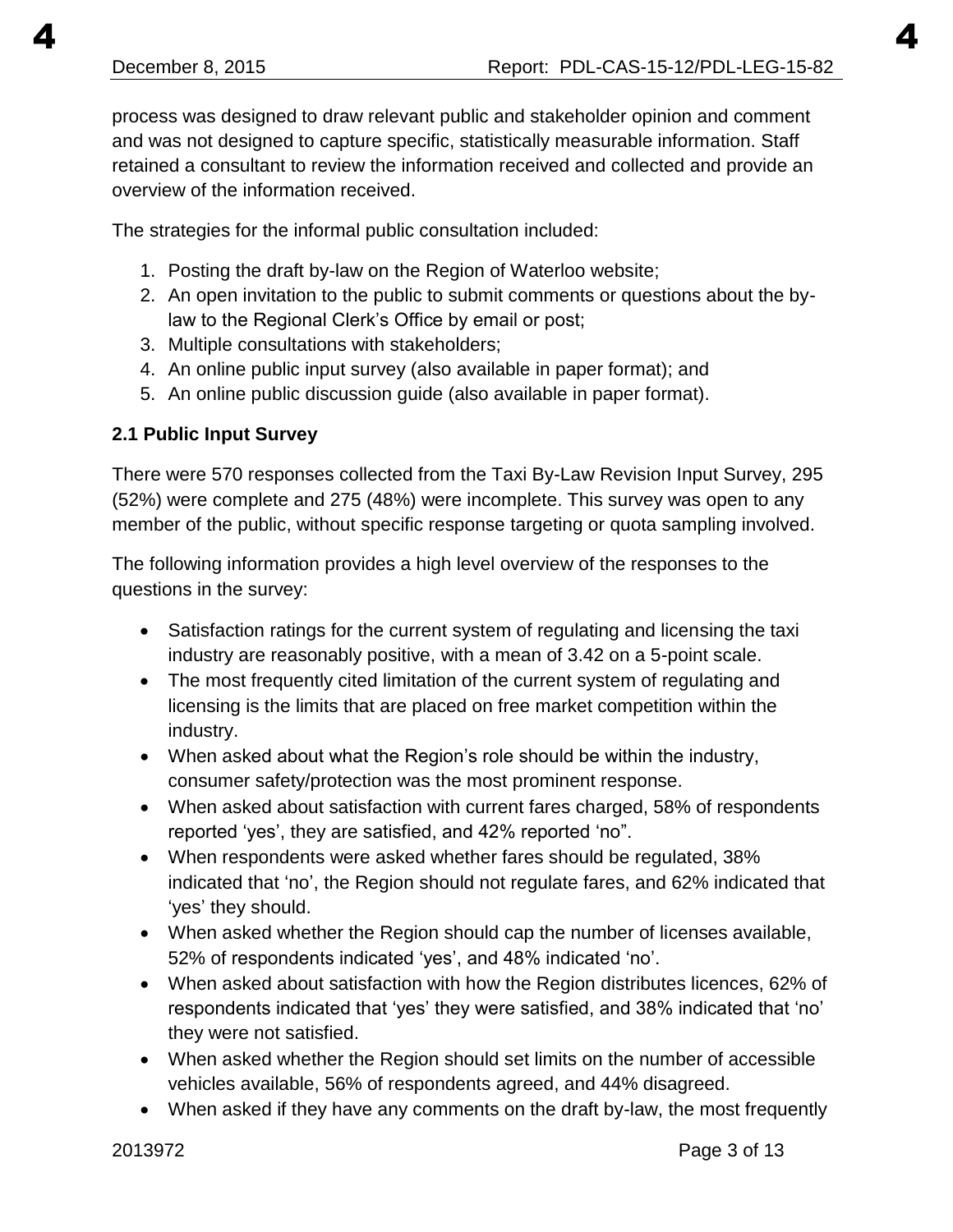cited sentiment is the need to reduce regulations.

### **2.2 Stakeholder Consultation**

Seven stakeholder consultations took place between August 13th and October 2nd, 2015. Participants in these seven meetings included members of the Licensing and Enforcement Services Department of the Region of Waterloo, representatives from the Limousine industry, the Taxi Association, Uber, Persons with Disabilities, Waterloo Region Police Service, and other representatives from within the vehicles-for-hire services such as GRT Mobility Plus, Pink Ladies, and Warm Embrace Elder Care.

Overall, concerns about the regulation and licensing system were mainly focused on public safety, accessibility of services to all members of the public, fairness to all operators, accountability, and ensuring that the system does not arbitrarily prohibit certain sectors from operating successfully.

### **2.3 Public Discussion Guide and Email Feedback**

A key method used for public consultation included the public discussion guide available on the Region of Waterloo website, which encouraged the public to provide feedback by email to the Region regarding taxi licensing and regulations, changes outlined in the draft by-law, and any other issues thought to be important.

Just over 25 emails and written letters containing relevant feedback were received and reviewed. The information received has similar content to the Public Input Survey and Stakeholder Consultations.

A copy of the Executive Summary of the Consultant's Report entitled "Data Analysis Report: Phase 1 Consultation Taxi By-law Revision, Region of Waterloo" is attached as Appendix A. A full copy of the report is available on the Region's website.

#### **3.0 Status of Other Municipalities**

Staff have been working with several municipalities regarding taxi licensing, process, review and "ridesharing" enforcement strategies. Table 1 provides an overview:

#### **Table 1 – Municipal Scan**

| <b>Municipality</b>   | Is Taxi By-law Under Review?                                     | <b>Bill 131</b>                                                         |
|-----------------------|------------------------------------------------------------------|-------------------------------------------------------------------------|
| Region of<br>Waterloo | Yes - Phase 1 consultation completed.<br><b>Entering Phase 2</b> | Being monitored and<br>identified as a possible<br>impact to the review |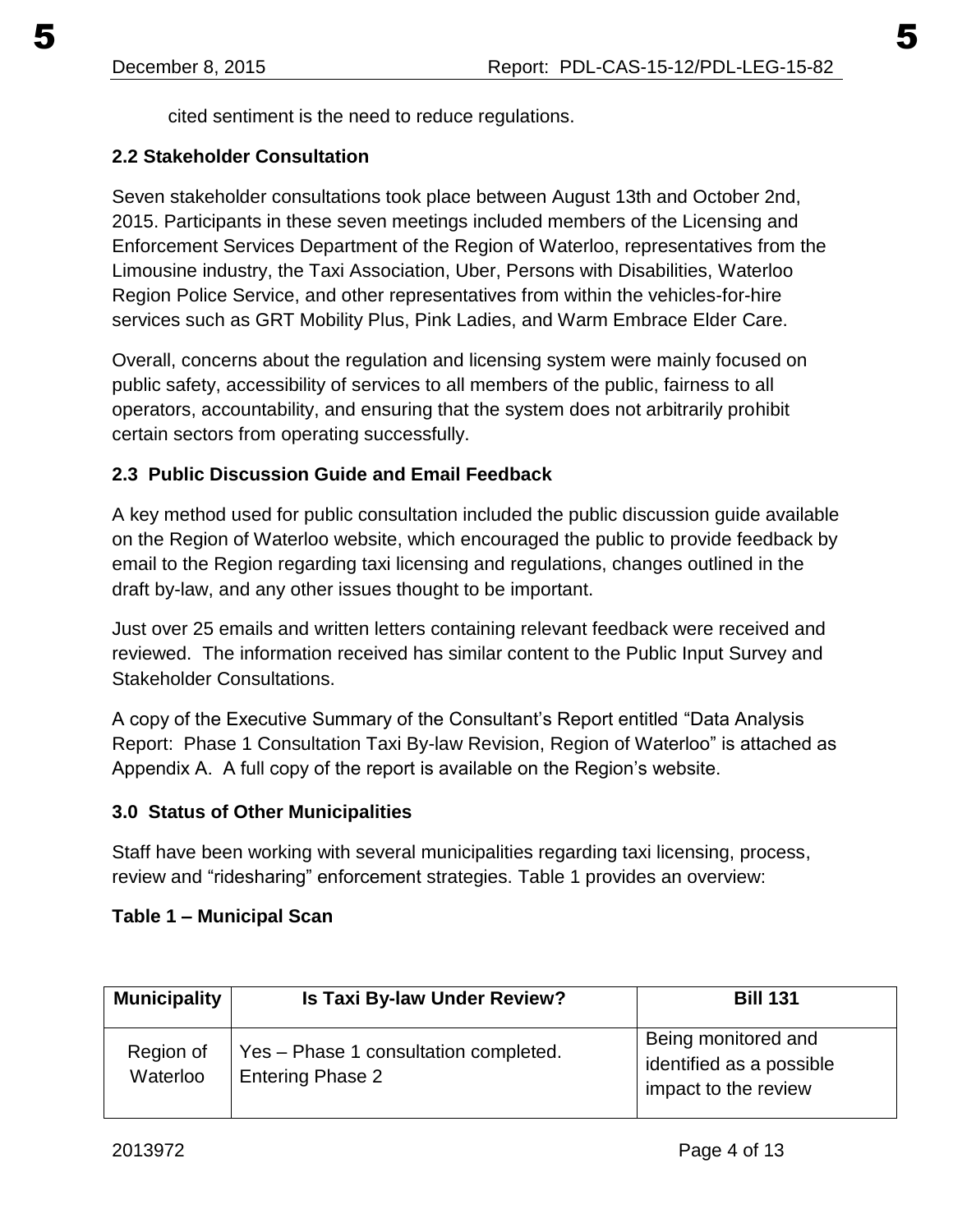| City of<br>London          | No – monitoring Toronto, Ottawa and Region<br>of Waterloo progress                                                                                                                                                                                                                | Being monitored                                                                                                                                    |
|----------------------------|-----------------------------------------------------------------------------------------------------------------------------------------------------------------------------------------------------------------------------------------------------------------------------------|----------------------------------------------------------------------------------------------------------------------------------------------------|
| City of<br><b>Hamilton</b> | No – monitoring Toronto, Ottawa and Region<br>of Waterloo progress                                                                                                                                                                                                                | Being monitored                                                                                                                                    |
| City of<br>Toronto         | Yes - Although certain amendments were<br>made in October 2015 to the Taxi by-law,<br>direction from Council was to find "Fair"<br>regulations for TNC/Taxi and Limousine<br>providers. Staff to provide a report and<br>recommendations in spring 2016                           | Being monitored                                                                                                                                    |
| City of<br>Ottawa          | Yes - KPMG Consultant's report has been<br>provided to city staff, they currently have a<br>public consultation process in place which<br>closes on November 30, 2015 and an<br>expected report back to Council by year end<br>2015 with staff and consultant<br>recommendations. | Being monitored, identified in<br><b>KPMG's Consultant's report</b><br>and also monitoring Bill 53<br>which is also included in the<br>same report |

### **4.0 Private Member's Bill 131**

On October 29, 2015, Private Member's Bill 131, Opportunity in the Sharing Economy Act, 2015 (the "Bill"), passed first and second reading and was referred to the Standing Committee on Finance and Economic Affairs. This Bill was introduced by former Progressive Conservative Leader Tim Hudak and received some support from cabinet ministers and members of the Liberal government.

The Bill is significant because it includes the enactment of a Transportation Network Vehicles Act to license and regulate companies, such as Uber, that provide transportation services through a digital network. Specifically, the transportation network company ("TNC"), which is akin to a broker, holds the licence and is given the authority to issue permits to its drivers. The TNC is required by the Bill to take certain steps to protect the public such as requiring prescribed insurance and criminal reference checks for its drivers. The TNC would have all the authority to regulate its drivers and to revoke permits as deemed necessary. The Province does not directly regulate or license the drivers. The Province's only role would be to potentially revoke or suspend a TNC licence, or charge the TNC with an offence, if the TNC fails to comply with its statutory obligations.

The Bill also allows municipalities to have a dual TNC licensing regime. The important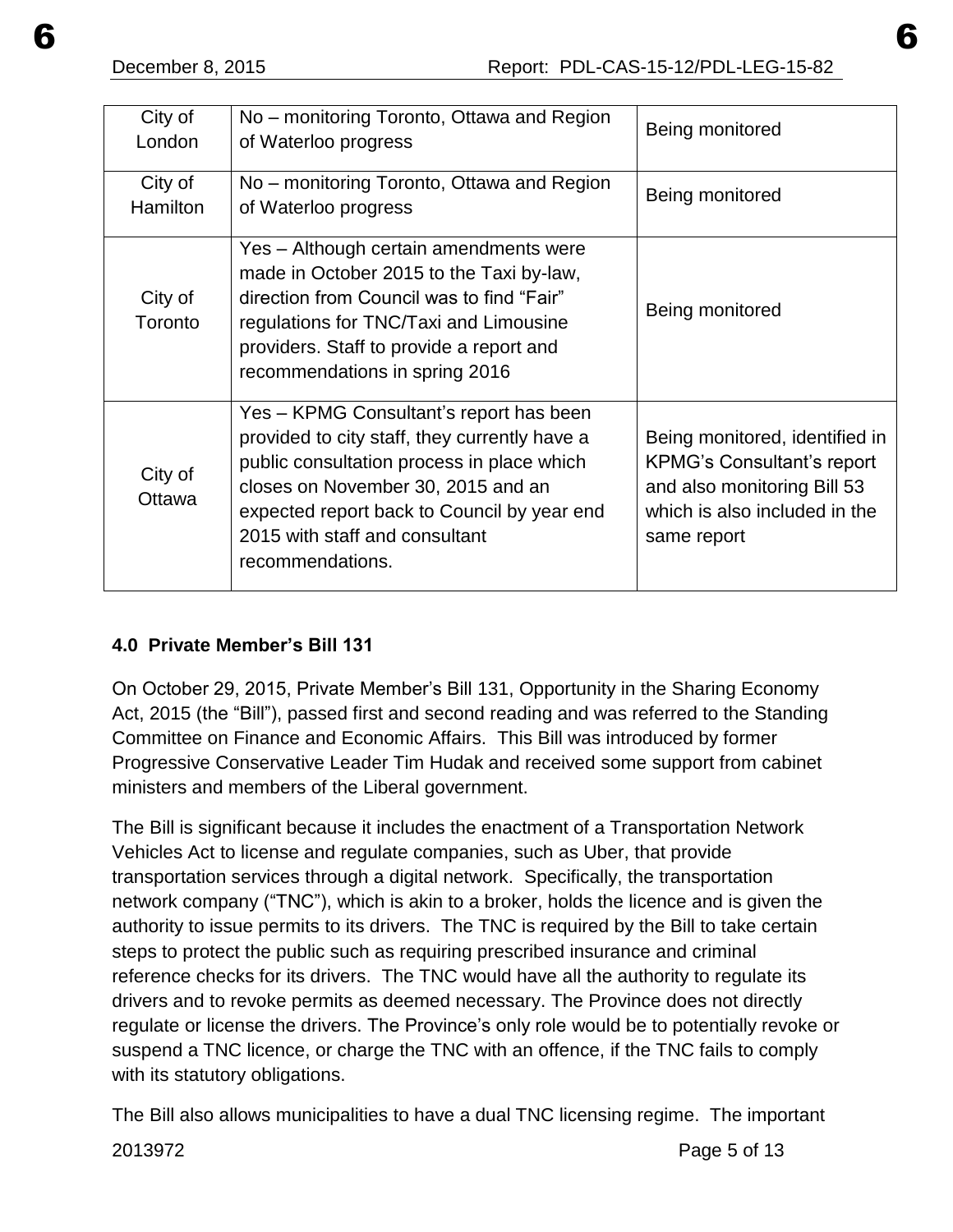exception is that municipalities cannot require a TNC or driver to have a municipal licence if the TNC or driver hold a licence or permit, respectively, through the Provincial Act.

The Bill has implications in relation to the Region's current public consultation and consideration of a new taxi-cab by-law. The Bill seeks to make the current "Uber" issue a Provincial matter with the potential that the Region and other municipalities no longer have to resolve the issues and problems that have arisen. The Bill also allows a dual licensing regime with municipalities where there is overlap between TNC's and traditional "taxi-cabs". This dual licensing regime will likely lead to confusion and conflict if the Bill is enacted.

Lastly, it is important to note that this TNC model has been utilized in various jurisdictions in the United States and is advocated by Uber Canada. The current draft by-law for consultation purposes is based on the traditional model of licensing the broker, owner and driver. Staff, however, is considering the Uber Canada submission in relation to a TNC or "broker" model.

Staff has no indication at this time concerning the potential timing for the Bill or whether it will be passed.

### **5.0 Competition Bureau White Paper on the Taxi Industry**

The federal Competition Bureau is an independent Canadian law enforcement agency that ensures that businesses operate in a competitive manner. Headed by the Commissioner of Competition, the Bureau is responsible for the administration and enforcement of the *Competition Act*, the *Consumer Packaging and Labelling Act*, the *Textile Labelling Act* and the *Precious Metals Marking Act*. The basic operating assumption of the Competition Bureau is that competition is good for both business and consumers. The Competition Bureau has both a law enforcement and advocacy role and it provides submissions from time to time to government regulators on competition issues.

On November 26, 2015, the Competition Bureau released a white paper entitled "Modernizing Regulation in the Canadian Taxi Industry". The Competition Bureau had contacted Region staff beforehand to advise that the paper was forthcoming. For a link to this to this report please see the attachment section of this report.

In general, the white paper supports the overhaul of municipal taxi regulation to allow both traditional taxis and "ride-sharing" services. The paper concludes that greater innovation and openness benefits consumers through lower prices, reduced waiting times and higher quality services. The paper notes, however, that it supports a "level" playing field where traditional taxis and "ride-sharing" services operate under the same rules. The suggestion is that municipalities relax rules for traditional taxis and "ride-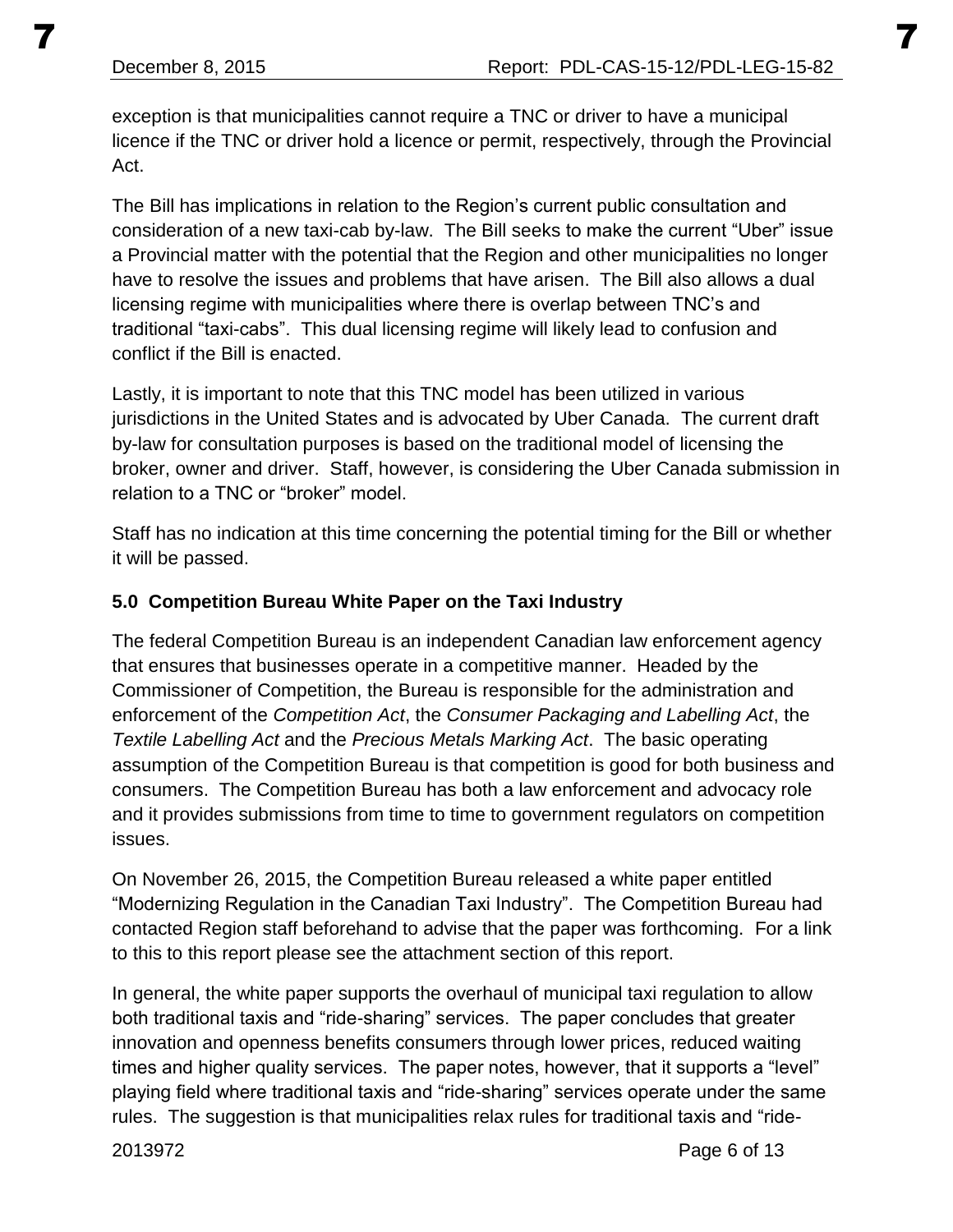sharing" services, rather than requiring "ride-sharing" services to operate through traditional municipal requirements.

The Competition Bureau's white paper is for the consideration of all municipalities currently reviewing their taxi by-laws as well as the Provincial government in relation to Bill 131.

It is too early to see any impact that this white paper may have on the development of taxi regulations. The white paper is generally in keeping with the Region's original intent to license all forms of taxis, including "ride-sharing" taxis, in order to allow more competition and also protect consumers. It does however raise additional ideas around how to best balance the business climate with consumer protection. Staff will review this paper in more detail.

### **6.0 Timing for the Next Phase of the Region's By-law**

Originally it was anticipated that the Region would be entering into the next phase of the Taxi by-law review at this time. The Region's review process has been extended in order to review the recent announcements from the Province and Competition Bureau, the development of by-laws in other jurisdictions and the review of our extensive consultation feedback. Staff believes this extension will provide an opportunity to develop a better by-law and bring clarification on jurisdictional issues. At the same time, staff doesn't want to delay for an extended period of time if resolution on various outstanding items can't be clarified in the near future. Below are some timing options being considered by staff.

- Option 1 Staff develop a report based on the public consultation received and the additional information available at this time. A staff report would be prepared in late January early February outlining; the various options for consideration by Committee, and the scheduling of formal public meetings in February/March. It is anticipated that the by-law could passed in the spring with implementation still in 2016. This option would still allow staff to monitor what is happening in other jurisdictions before proceeding with the final by-law.
- Option 2 Put the by-law on hold for 3 months pending the outcome of Ottawa's and Toronto's bylaw processes and the outcome of Bill 131. Staff would monitor these processes and report back to Committee before proceeding in any direction. Committee could defer the process again if the required information is still unavailable or they could proceed under option 1 at that time.
- Option  $3 -$  Delay the by-law indefinitely.

Staff will proceed with Option 1 unless directed otherwise.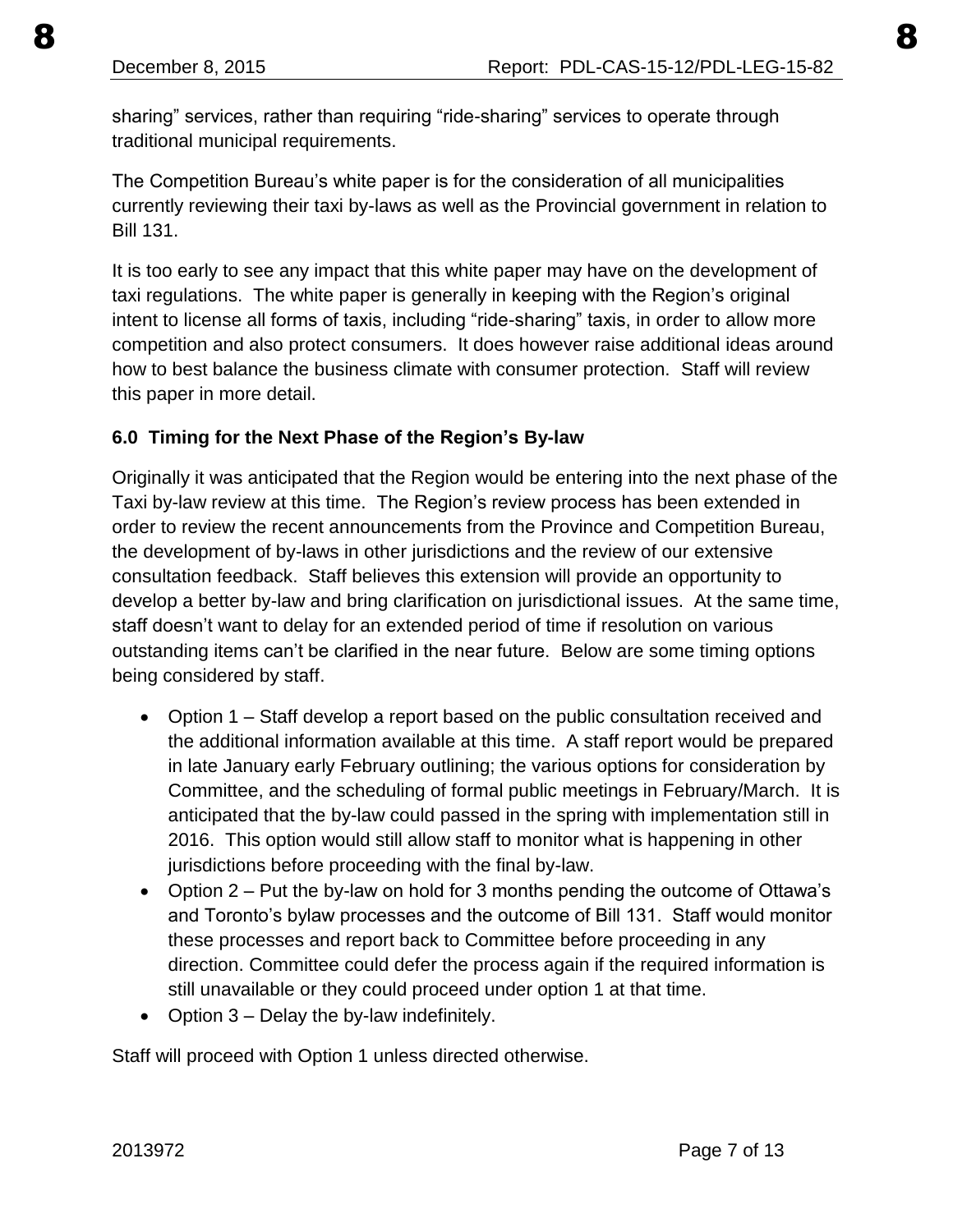## **Corporate Strategic Plan:**

The taxi by-law review is an item in the Corporation strategic plan and an item highlighted in the Services Review.

### **Financial Implications:**

None at this time.

### **Other Department Consultations/Concurrence:**

None.

### **Attachments**

Appendix 'A' – Sustainable Societies Consulting Group, Executive Summary, Data Analysis Report: Phase 1 Consultation Taxi By-Law Revision, Region of Waterloo. A full copy of the report can be found at the Region's website [http://www.regionofwaterloo.ca/en/regionalgovernment/bylawenforceme](http://www.regionofwaterloo.ca/en/regionalgovernment/bylawenforcement.asp) [nt.asp](http://www.regionofwaterloo.ca/en/regionalgovernment/bylawenforcement.asp) 

Appendix 'B' – Competition Bureau: White Paper, Modernizing Regulation in The Canadian Taxi Industry [http://www.competitionbureau.gc.ca/eic/site/cb](http://www.competitionbureau.gc.ca/eic/site/cb-bc.nsf/eng/04007.html)[bc.nsf/eng/04007.html](http://www.competitionbureau.gc.ca/eic/site/cb-bc.nsf/eng/04007.html)

A copy of the white paper is available at the Competition Bureau's website and can be reached through the link above or from the Region's website. Copies have also been sent to Councillors electronically and a hard copy is available in the Councillors library. Members of the public can also receive a print version of the document upon request from the Clerk's office.

**Prepared By: Kris Fletcher,** Director, Council and Administrative Services/Regional Clerk

 **Angelo Apfelbaum,** Manager, Licensing and Enforcement Services

**Richard Brookes,** Solicitor

**Approved By: Rob Horne,** Commissioner, Planning, Development and Legislative **Services** 

 **Debra Arnold,** Regional Solicitor and Director, Legal Services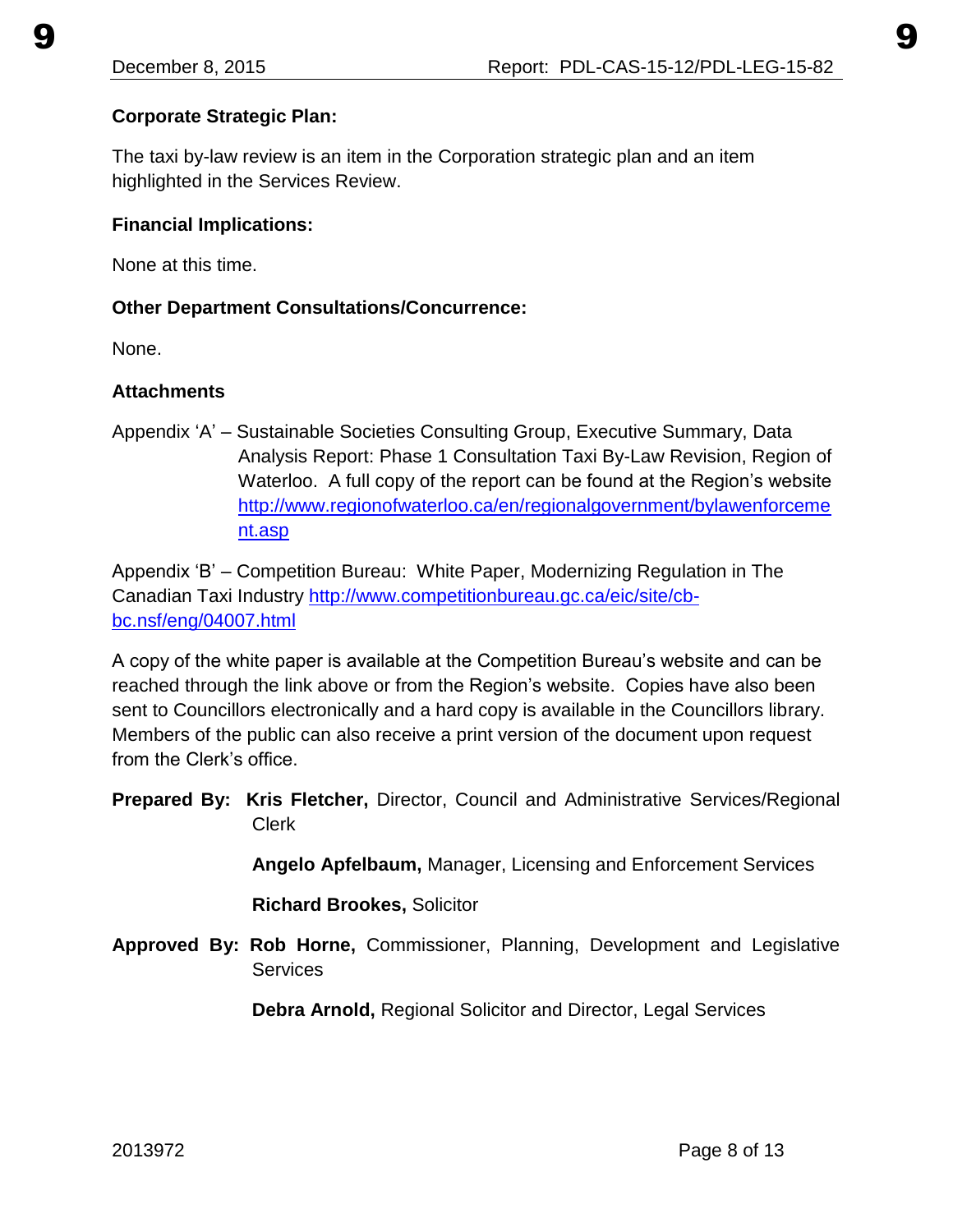**Appendix A** 

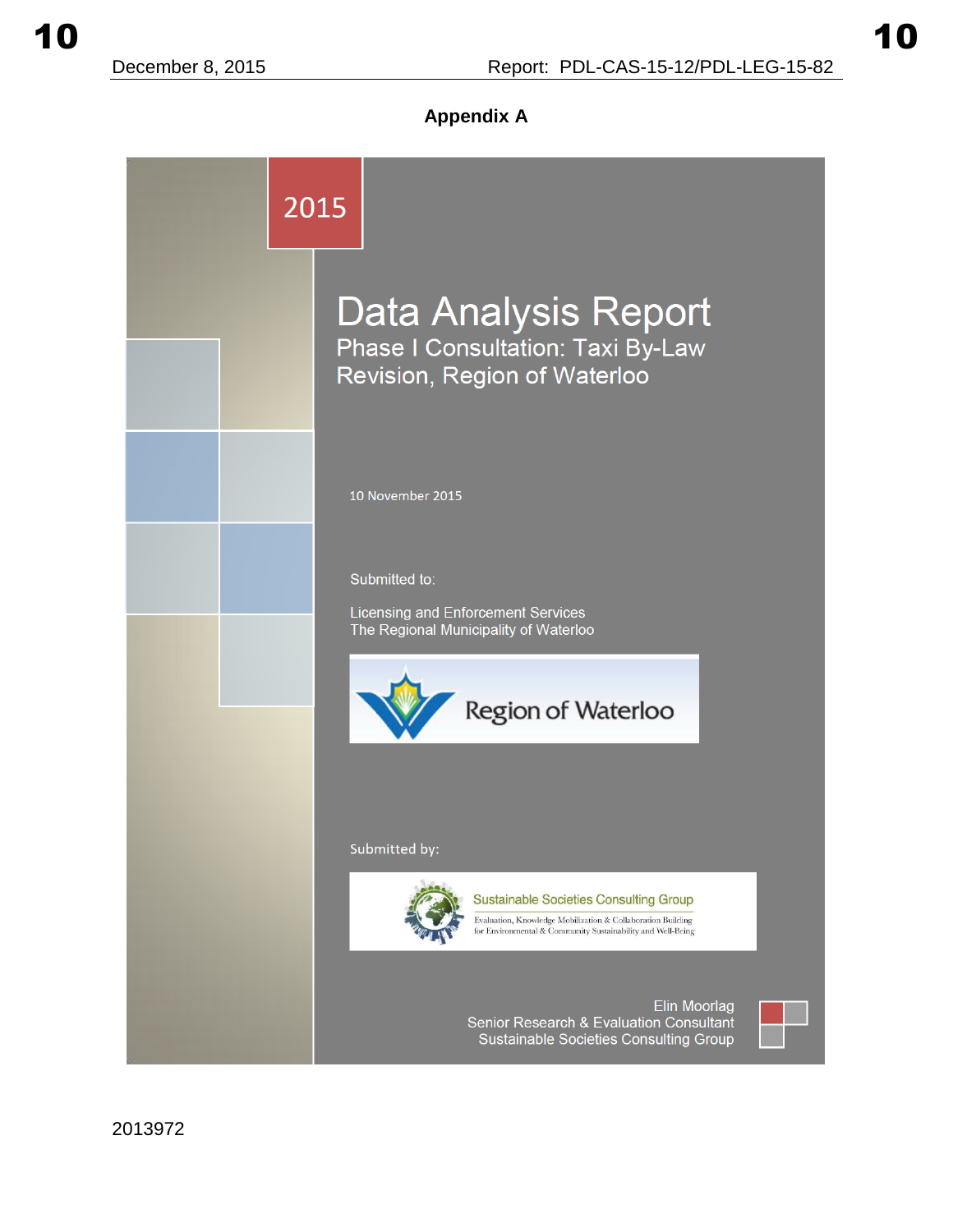## **Executive Summary**

The Region of Waterloo has been regulating taxis and other "vehicles for hire" since 1973 and currently licenses traditional taxis, limousines, and special transportation vehicles. These vehicles are regulated to ensure passenger safety as well as fair and consistent pricing.

The Region of Waterloo has been approached over the past several years regarding a number of issues related to taxis and vehicles for hire, including: closed circuit monitoring, nontraditional forms of taxi operation, pricing, fairness and competition, contracting services, and accessibility requirements.

In addition to these issues, considerable changes have taken place within the industry as technology has advanced. For all of these reasons the Region of Waterloo decided to undertake a review of the current taxi and other vehicles for hire by-laws followed by widespread public consultation. This review began in the Spring of 2015, and all feedback was collected by October 2, 2015.

The strategies for public consultation included: posting the draft by-law on the Region of Waterloo website; an open invitation to the public to submit comments or questions about the by-law to the Regional Clerk's Office by email or post; multiple consultations with stakeholders; an online public input survey (also available in paper format), and an online public discussion guide (also available in paper format).

#### **Taxi By-Law Revision Public Input Survey**

In total, there were 570 responses collected from the Taxi By-Law Revision Input Survey. Of those 570 responses, 295 (52%) were complete (in that a responses was collected for every question, and 275 (48%) were incomplete. This survey was open to any member of the public within the Waterloo Region, without specific response targeting or quota sampling involved.

Forty-five percent of respondents reported to be between 18 and 34 years of age, with 1% of respondents under 18, and the remaining 54% of respondents spread between 35 and 65+ years of age. The top three Municipalities respondents reported as their place of residence; Kitchener (50%), Waterloo (35%), and Cambridge (11%). Ninety-five percent of participants reported to be responding as an individual, with 5% reporting to be responding on behalf of an organization. When asked whether they are currently a driver, owner or broker of a 'vehicle for hire,' 78% of respondents indicated 'no,' and 22% indicated 'yes.'

Respondents expressed a wide range of opinions throughout the public input survey regarding the current system of regulating and licensing and the proposed changes presented through the draft by-law. Overall, analysis conducted on both the quantitative and qualitative data revealed some prominent themes: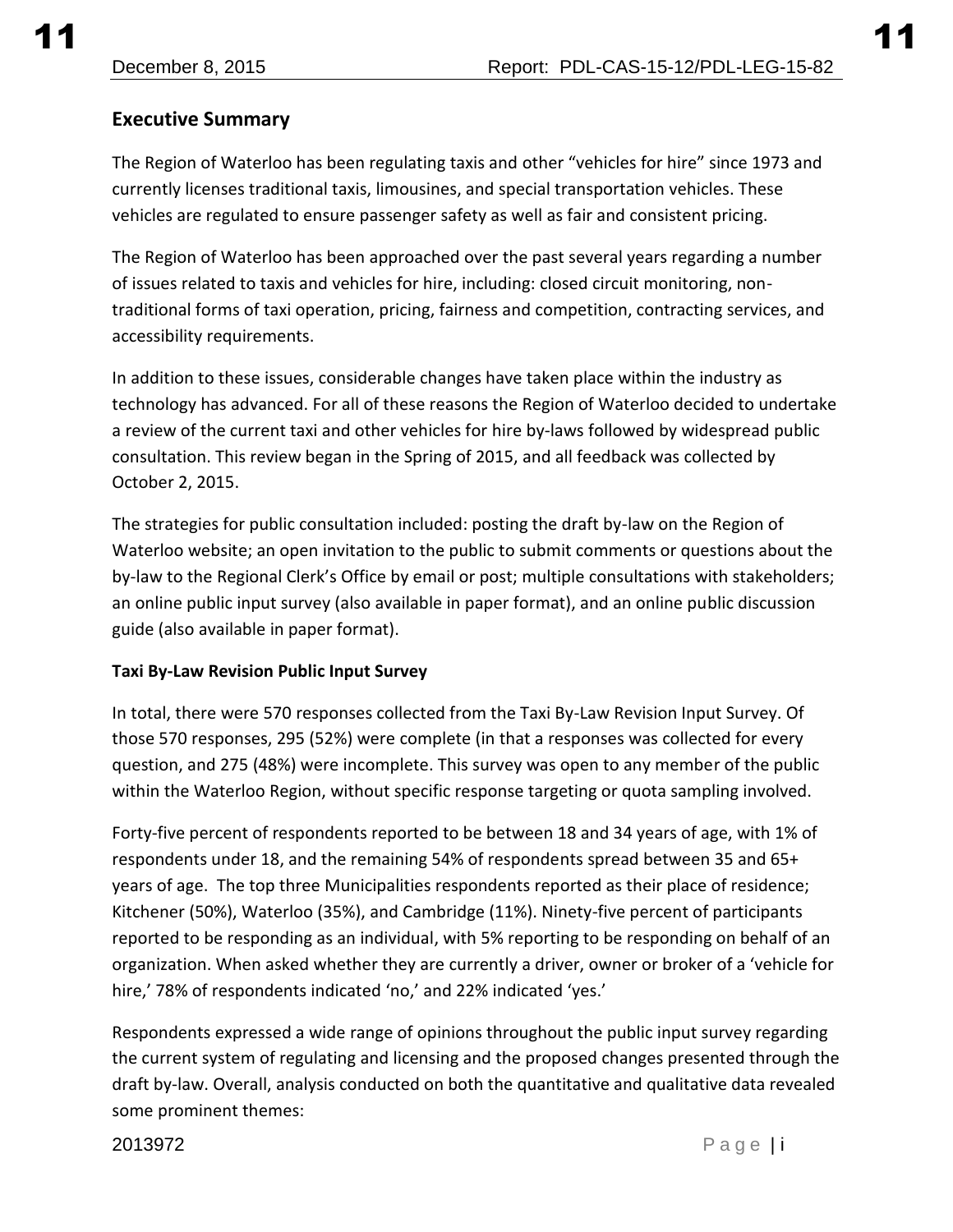- 1. Satisfaction ratings for the current system of regulating and licencing the taxi industry are reasonably positive, with a mean of 3.42 on a 5-point scale, though further analysis reveals some differences in satisfaction between respondent groups; notably, respondents who identified as drivers are substantially more satisfied with the current system than those who are not; those responding on behalf of an organization are more satisfied with the current system than those responding as individuals, and age of respondent is revealed to be correlated with satisfaction levels, in that satisfaction with the system increases as the age of the respondent increases.
- 2. The most frequently cited limitation of the current system of regulating and licensing is the limits that are placed on free market competition within the industry. Many of the responses in this category are concerned with the taxi industry operating as a "monopoly," with limited alternatives and/or competition (such as Uber) to allow for improvements/upgrades in service.
- 3. When asked about what the Region's role should be within the industry, consumer safety/protection was the most prominent response. This was also the case when asked about concerns if the Region were to stop regulating the taxi industry; safety was revealed as the top concern for respondents.
- 4. When asked about satisfaction with current fares charged, 58% of respondents reported 'yes,' they are satisfied, and 42% reported 'no.' Those who are drivers report to be more satisfied with the current fees (87% reported 'yes') than those who are not drivers (49% reported 'yes'), and satisfaction with fees is seen to increase as age of the respondent increases. For those between the ages of 18 and 34, the level of satisfaction with fees is 43%, yet for those between 35 and 54 years of age, satisfaction jumps to 66%, and is even higher at 83% for those respondents over the age of 55.
- 5. When respondents were asked whether fares should be regulated, 38% indicated that no, the Region should not regulate fares, and 62% indicated that yes they should. Again, differences can be seen between those who identify as drivers (more supportive) and those who do not (less supportive), although for this variable, differences are less prominent than in other comparisons. Comparison by age category of the respondent yielded similar results in that although age does appear to affect the response, fare regulation is still strongly supported across all categories (in that over 50% of respondents support fare regulation regardless of respondent category).
- 6. When asked whether the Region should cap the number of licenses available, responses are split almost equally between 'yes' and 'no,' with 52% of respondents indicating 'yes,' and 48% indicating 'no.' Support for the Region placing a cap on licenses is stronger for those who identify as drivers than those who do not (82% of drivers support the cap, versus 43% who are not drivers), and level of support for the cap increases as the age of the respondent increases (just 35% of respondents age 18-34 support the cap, versus 78% of respondents 55 years or older).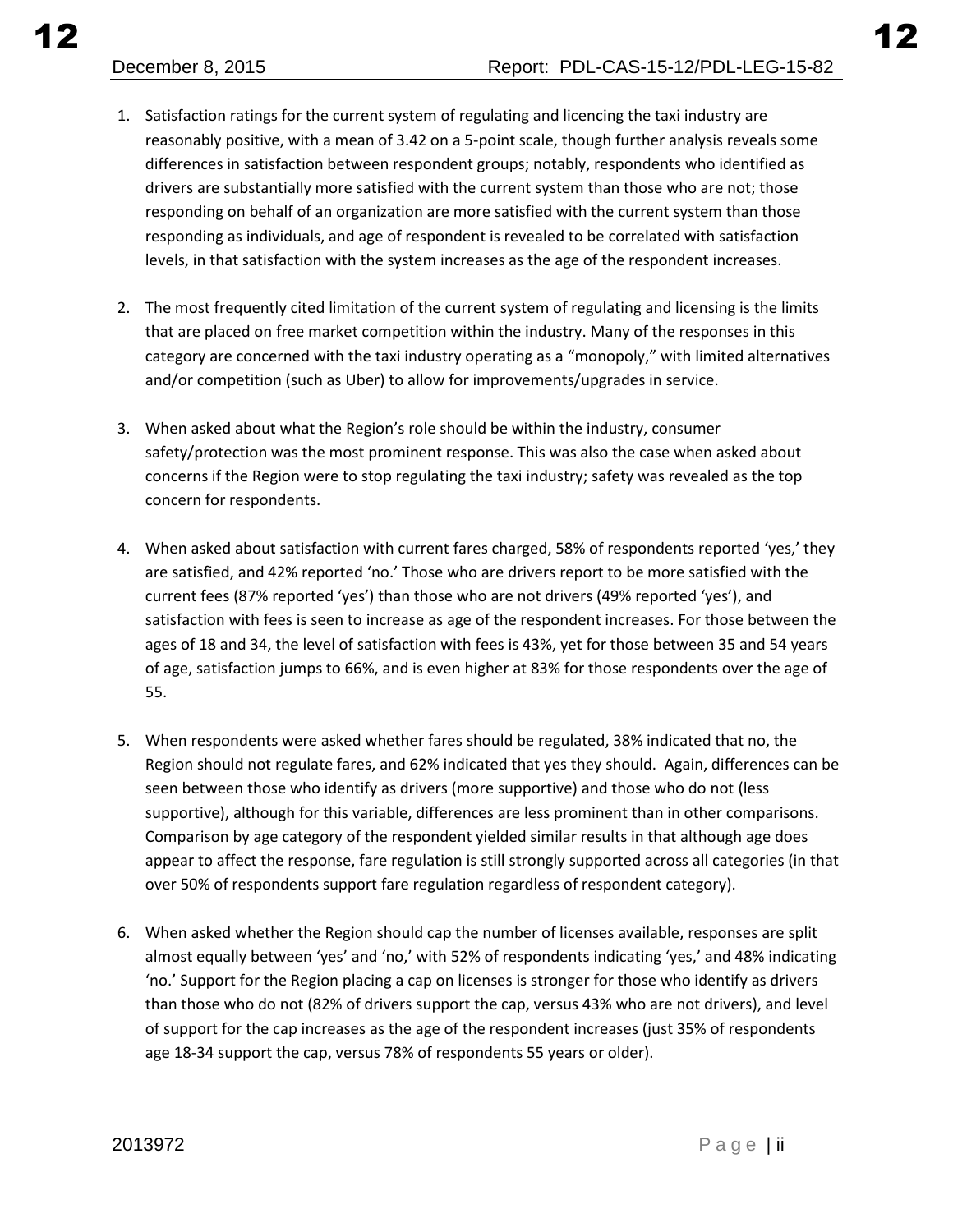- 7. When asked about satisfaction with how the Region distributes licences, 62% of respondents indicated that 'yes' they were satisfied, and 38% indicated that 'no' they were not satisfied with this distribution process. Overall, satisfaction with licensing distribution is dependent on both age of respondent (level of satisfaction increases as age increases) and whether the respondent is a driver or not (drivers are more satisfied than those who are not drivers).
- 8. When asked whether the Region should set limits on the number of accessible vehicles available, 56% of respondents agreed, and 44% disagreed. Comparative analyses based on respondent category revealed minimal differences found between groups. When asked about satisfaction levels of the current accessibility requirement, respondents did not provide much opinion. The most commonly selected response option for this question was 'neutral' (44%), with 48% of respondents selecting either 'satisfied' or 'very satisfied,' and just 10% claiming to be 'dissatisfied' or 'very dissatisfied.' The mean of 3.60 for this scale did not fluctuate between response categories.
- 9. When asked if they have any comments on the draft by-law, the most frequently cited sentiment is the need to reduce regulations. Within this theme, respondents spoke of unnecessary bureaucracy, redundancy, licensing regulations which restrict innovation and competition within the system, prohibitive fees, and unfair licensing caps. In general, most of the comments in this category are pro-Uber and concerns are raised that the excessive regulations will hinder the advancement of Uber in the Region. Additional themes identified in response to the draft by-law include;
	- a. Uber should not be allowed to operate in the Region
	- b. The by-law seems fair
	- c. More regulation equity is needed between Taxis and Auxiliary Taxis
	- d. The by-law is detrimental to Uber
	- e. CVS requirements are problematic, particularly for Uber

#### **Stakeholder Consultation**

Seven stakeholder consultations took place between August  $13<sup>th</sup>$  and October  $2<sup>nd</sup>$ , 2015. Participants in these seven meetings included members of the Licensing and Enforcement Services Department of the Region of Waterloo, representatives from the Limousine industry, the Taxi Association, Uber, Persons with Disabilities, Waterloo Region Police Service, and other representatives from within the vehicles-for-hire services such as GRT Mobility Plus, Pink Ladies, and Warm Embrace Elder Care.

The purpose of the stakeholder consultation sessions was to receive feedback from representatives regarding major changes proposed as part of the draft by-law (see Appendix D). Questions about the current system of regulating were posed to participants, and comments were welcomed regarding additional issues not currently covered by regulations.